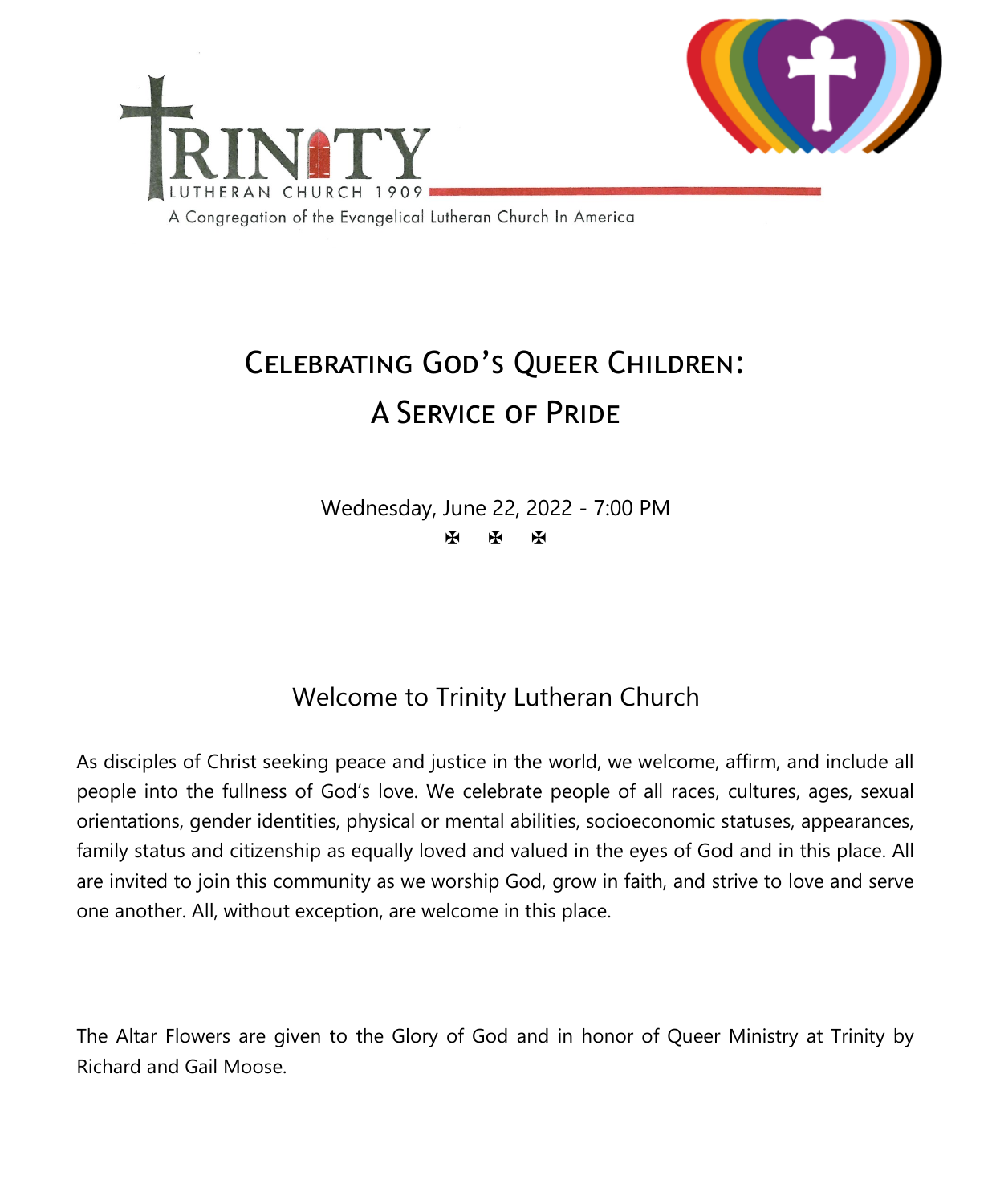## SERVING TODAY

| Susan Crowell          |
|------------------------|
| Patrick Preacher       |
| Jim Parham             |
| Nick Arnold            |
| Jim Hennigan           |
| Susie Smith            |
| Bethany Hybl           |
| <b>Missy Roberts</b>   |
| Mark Allen             |
| David Foster           |
| Anne Harmon            |
| David Nichols          |
| Karen Nichols          |
| <b>Christy Strouse</b> |
| <b>Brad Waters</b>     |
| John Beckford          |
| <b>Bonnie Farmer</b>   |
| Jonathan Preacher      |
| Lani Wise              |
| Henry Wilcox           |
| Gregg Alley            |
|                        |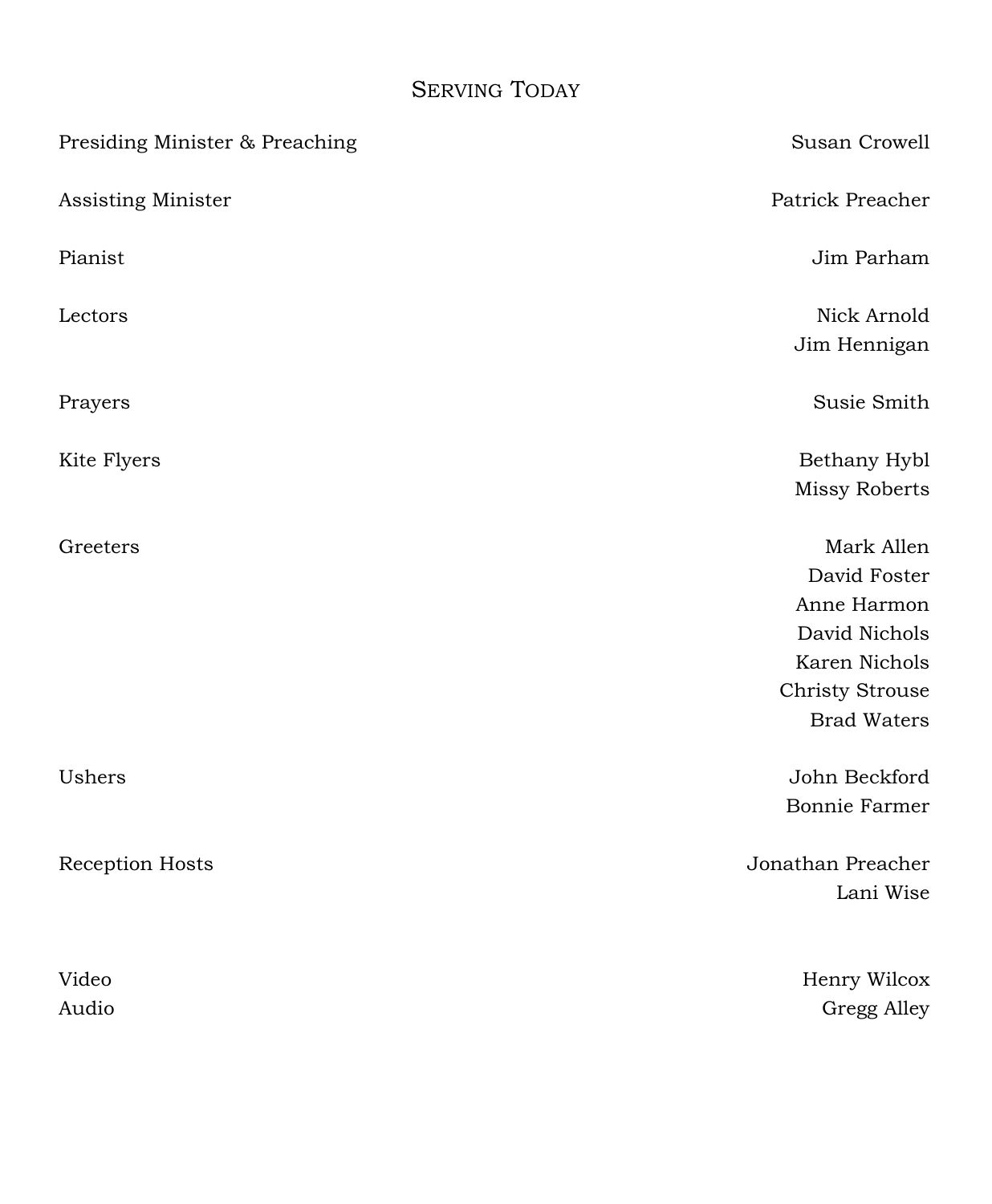#### GATHERING

**PRELUDE** 

WELCOME

*Stand as able*

PROCESSIONAL HYMN *All Are Welcome #641*

**Let us build a house where love can swell and all can safely live, a place where saints and children tell how hearts learn to forgive. Built of hopes and dreams and visions, rock of faith and vault of grace; here the love of Christ shall end divisions:**

*Refrain All are welcome, all are welcome, all are welcome in this place.*

**Let us build a house where prophets speak, and words are strong and true, where all God's children dare to seek to dream God's reign a new. Here the cross shall stand as witness and as symbol of God's grace; here as one we claim the faith of Jesus:** *Refrain*

**Let us build a house where love is found in water, wine and wheat: a banquet hall on holy ground here peace and justice meet. Here the love of God, through Jesus, is revealed in time and space; as we share in Christ the feast that frees us:** *Refrain*

**Let us build a house where hands will reach beyond the wood and stone to heal and strengthen, serve and teach, and live the Word they've known. Here the outcast and the stranger bear the image of God's face; let us bring an end to fear and danger:** *Refrain*

**Let us build a house where all the named, their songs and visions heard and loved and treasured, taught and claimed as words within the Word. Built of tears and cries and laughter, prayers of faith and songs of grace, let this house proclaim from floor to rafter:** *Refrain*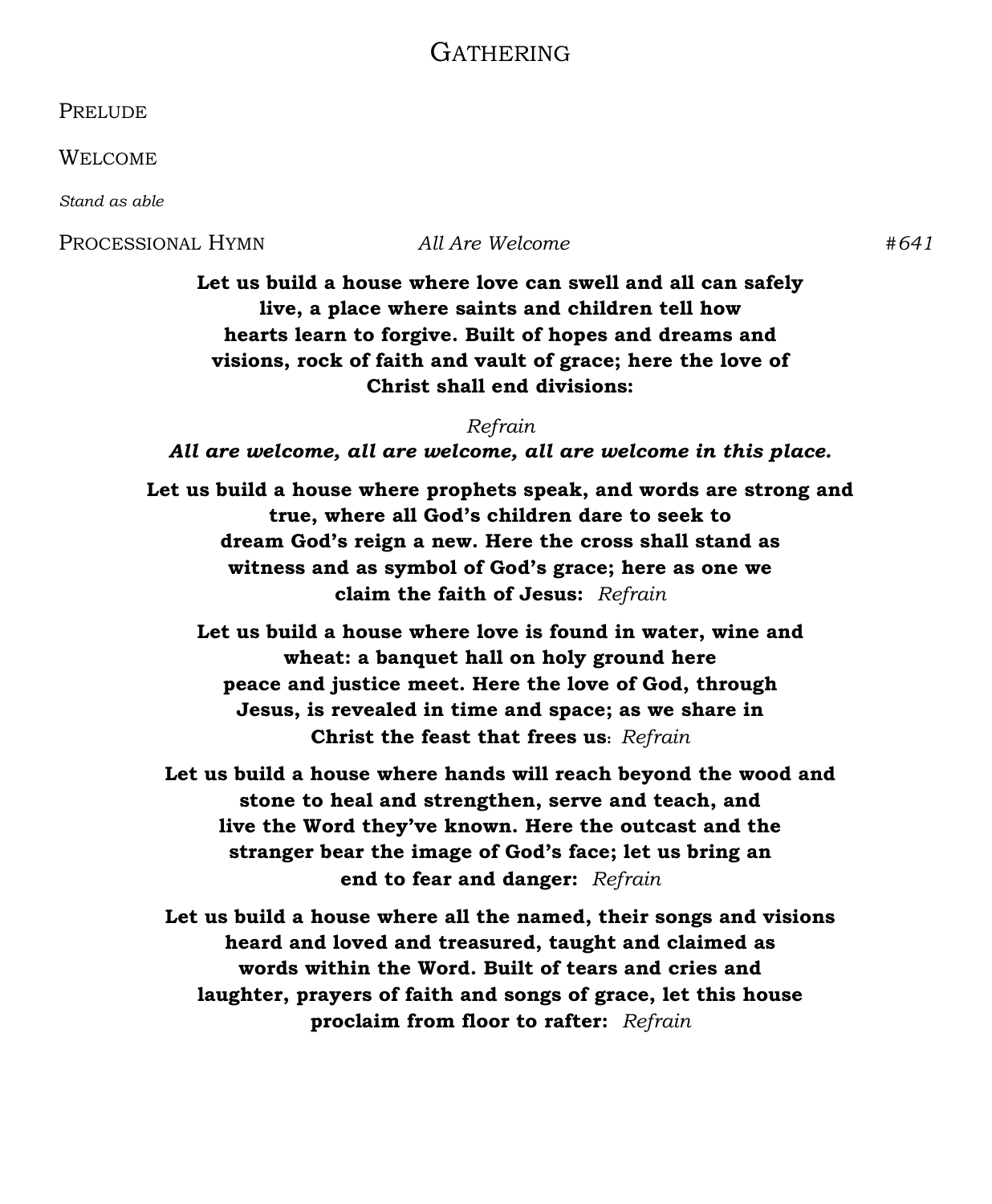WELCOME BLESSING

A Blessing for You as Holy People

Blessed are you who gather here tonight. You who gather to feel loved, You who gather to reject hate.

You are enough. You are trans enough; queer enough; ally enough. You are brave enough; strong enough; you are YOU enough. The only "right" way to be is the way that is you. Be as God made you so as to tend your spirit.

No matter what you have been told or what you have read on social media, You are blessed. You are holy. Blessed are you who are gay, lesbian, bi, straight, and asexual. Blessed are you are who are transgender, cisgender, non-binary, or somewhere between.

You are Holy in your toes, your fingernails, and your lips; Holy in your scars. You are Holy in your hair, or lack thereof. You are Holy in all your genders and sexualities.

You are a blessed and beloved Child of God. You are not a burden, a lie, or a distraction. You are a Holy encounter. Allow these truths to settle deep in your bones. Live boldly into who God created you to be.

In the name of the Holy Parent, And of the + Child, And of the Holy Spirit, claim your blessedness. **AMEN.**

*Please be seated*

*Flying Your Kite Again* Patrick Preacher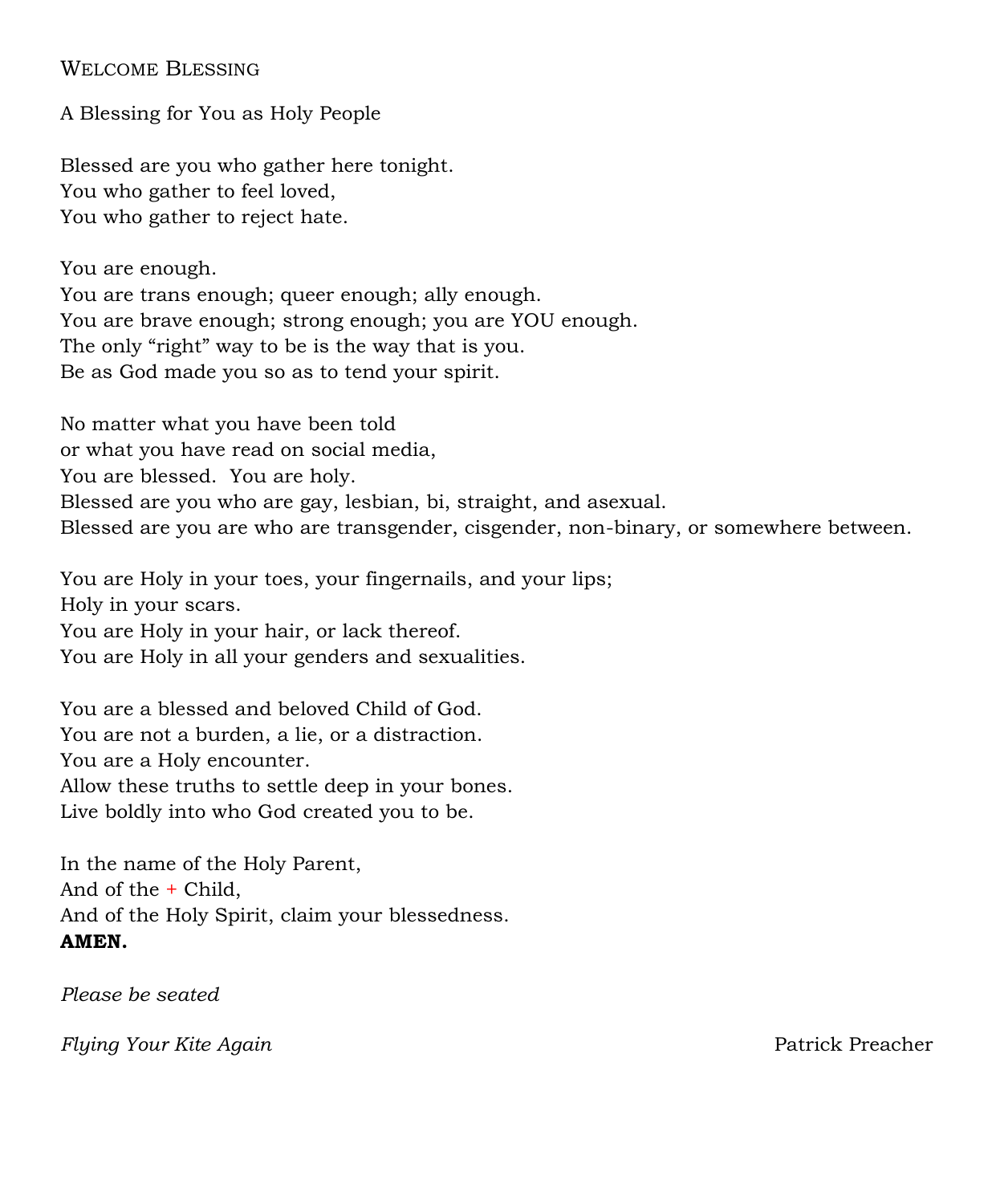#### THE GREETING

The grace of our Lord Jesus Christ, the love of God, and the communion of the Holy Spirit be with you all. **And also with you.**

PRAYER OF THE DAY

The Lord be with you. **And also with you.**

Let us pray. God of Boundless love, you require each of us to love justice. May we follow Christ's example to see, name, and care for all whom we encounter. May your love and grace fill our words and actions, turning us away from the sins of homophobia, transphobia, sexism, and racism, to live for you and serve our neighbor. Soften our hearts and expand our awareness today to share in the spirit of the Kin-dom of God, making the church a place where community is built to experience your grace. In your name, we pray, **Amen**

#### **WORD**

FIRST READING **Romans 8:31-35, 37-39** 

A reading from Romans

What should be our response? Simply this: "If God Is for us, who can be against us?" Since God did not spare the Only Begotten, but gave Christ up for the sake of us all, we may be certain, after such a gift, that God will freely give us everything. Who will bring a charge against God's chosen ones, since God is the One who justifies, who has power to condemn? Only Christ Jesus, who died or rather, was raised and sits at the right hand of God, and now intercedes for us. What will separate us from the love of Christ? Trouble? Calamity? Persecution? Hunger? Nakedness? Danger? Violence? Yet in this we are more than conquerors because of God who has loved us. For I am certain that neither death, nor life, neither angels nor demons, neither the present nor the future, neither heights nor depths nor anything else in all creation will be able to separate us from the love of God that comes to us in Christ Jesus, our Savior.

The Word of God for the people of God. **Thanks be to God.**

*Stand as able*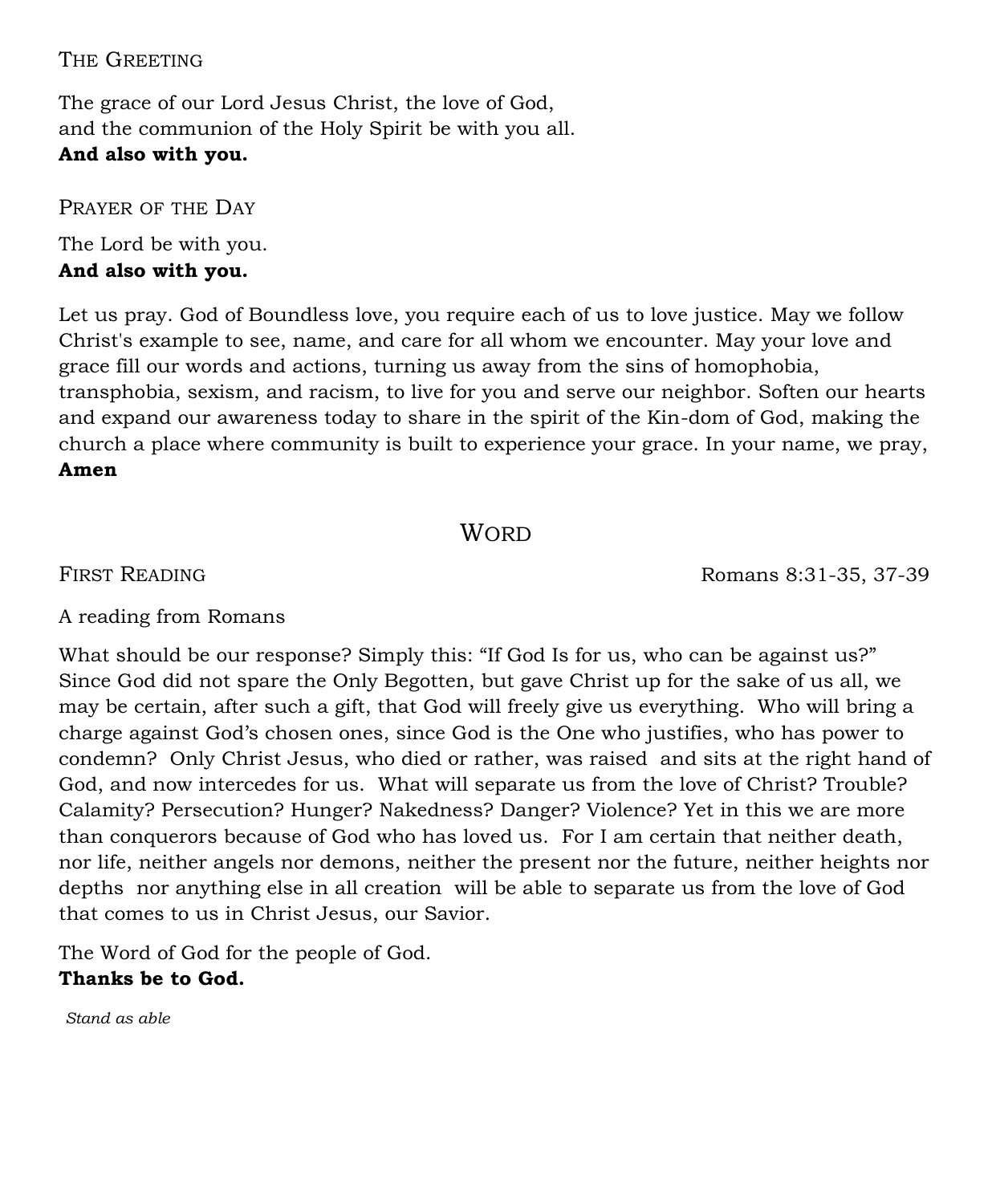#### **WORD**

GOSPEL John 4:1-29

The Holy Gospel according to Saint John, the fourth chapter. **Glory to you, O Lord.**

: <sup>1</sup>When Jesus learned that the Pharisees had heard he was attracting and baptizing more disciples than John 2though it was really not Jesus baptizing, but his disciples 3 he left Judea and returned to Galilee. 4 This meant that he had to pass through Samaria. 5 He stopped at Sychar, a town in Samaria, near the tract of land Jacob had given to his son Joseph, 6 and Jacob's Well was there. Jesus, weary from the journey, came and sat by the well. It was around noon. 7 When a Samaritan woman came to draw water, Jesus said to her, "Give me a drink." <sup>8</sup> The disciples had gone off to the town to buy provisions. <sup>9</sup> The Samaritan woman replied, "You're a Jew. How can you ask me, a Samaritan, for a drink?" since Jews had nothing to do with Samaritans. 10 Jesus answered, "If only you recognized God's gift, and who it is that is asking you for a drink, you would have asked him for a drink instead, and he would have given you living water." 11 "If you please," she challenged Jesus, "you don't have a bucket and this well is deep. Where do you expect to get this 'living water'? 12 Surely you don't pretend to be greater than our ancestors Leah and Rachel and Jacob, who gave us this well and drank from it with their descendants and flocks?" 13 Jesus replied, "Everyone who drinks this water will be thirsty again. 14 But those who drink the water I give them will never be thirsty; no, the water I give will become fountains within them, springing up to provide eternal life." 15 The woman said to Jesus, "Give me this water, so that I won't grow thirsty and have to keep coming all the way here to draw water." <sup>16</sup> Jesus said to her, "Go, call your husband and then come back here." <sup>17</sup> "I don't have a husband," replied the woman. "You're right you don't have a husband!" Jesus exclaimed. 18 "The fact is, you've had five, and the man you're living with now is not your husband. So what you've said is quite true." <sup>19</sup> "I can see you're a prophet," answered the woman. 20 "Our ancestors worshiped on this mountain, but you people claim that Jerusalem is the place where God ought to be worshiped." 21 Jesus told her, "Believe me, the hour is coming when you'll worship God neither on this mountain nor in Jerusalem. <sup>22</sup>You people worship what you don't understand; we worship what we do understand after all, salvation is from the Jewish people.  $23$  Yet the hour is coming and is already here when real worshipers will worship Abba God in Spirit and truth. Indeed, it is just such worshipers whom God seeks. 24 God is Spirit, and those who worship God must worship in spirit and truth."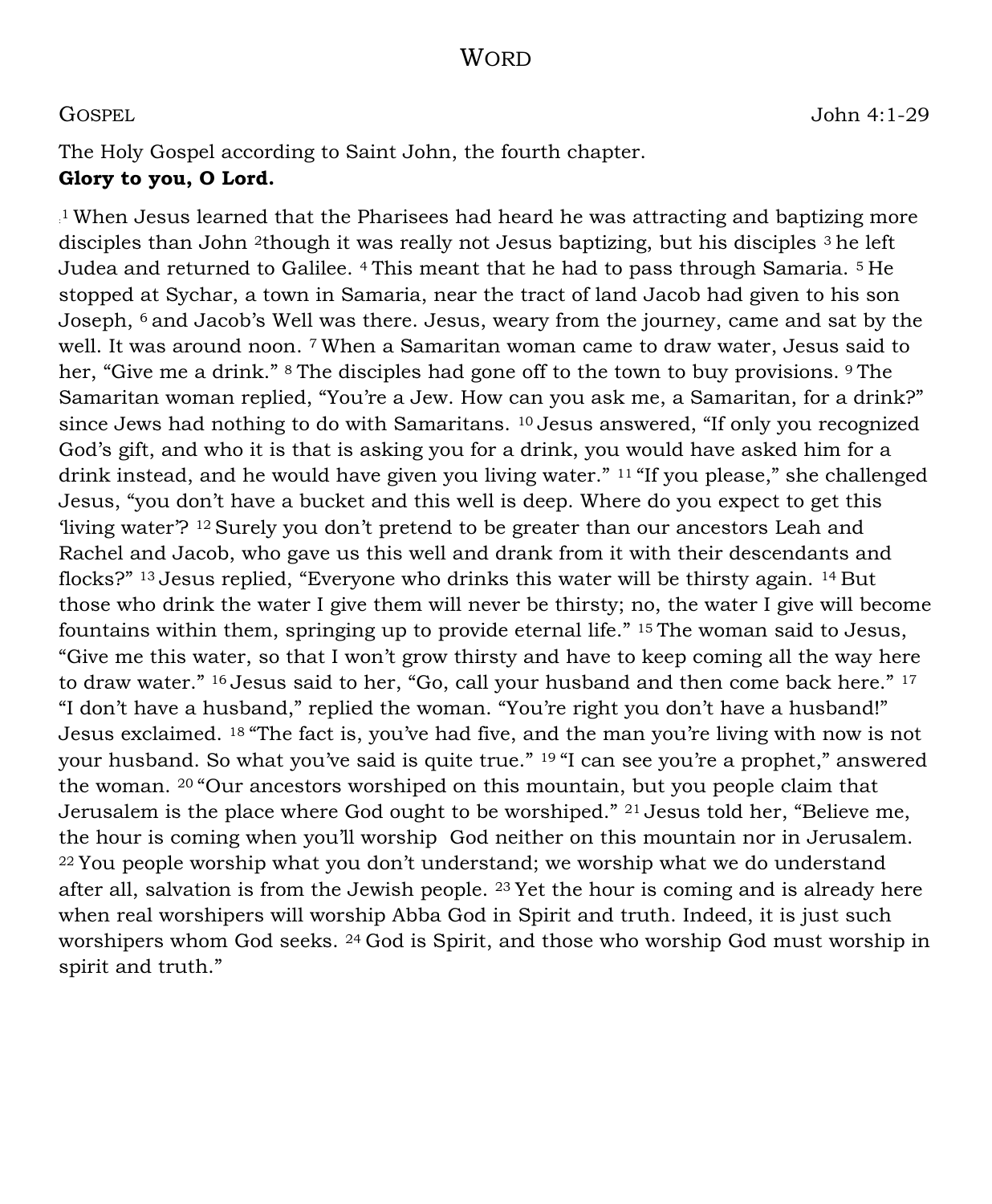<sup>25</sup>The woman said to Jesus, "I know that the Messiah the Anointed One is coming and will tell us everything." 26 Jesus replied, "I who speak to you am the Messiah." 27 The disciples, returning at this point, were shocked to find Jesus having a private conversation with a woman. But no one dared to ask, "What do you want of him?" or "Why are you talking with her?" 28 The woman then left her water jar and went off into the town. She said to the people, 29 "Come and see someone who told me everything I have ever done! Could this be the Messiah?"

This is the Gospel of the Lord. **Praise to you, O Christ.**

*Please be seated*

SERMON *An Invitation Home* Pastor Crowell

*Stand as able*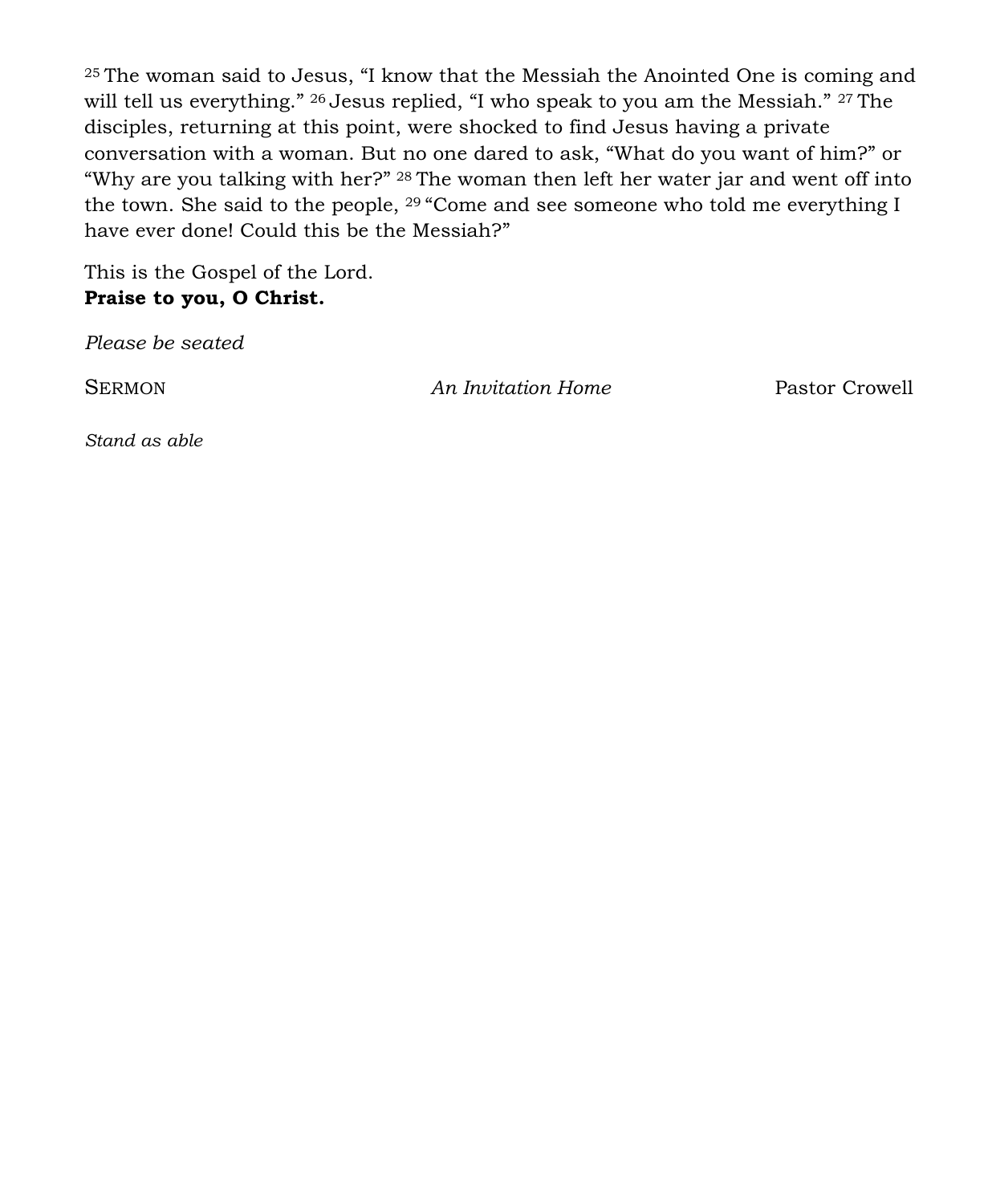#### HYMN OF THE DAY *We Are a Rainbow*  by David Kai

We're the light of all the world, we are a city on a hill, we're a candle on a stand proclaiming light, we will not hide our lamp beneath a bushel anymore, we will shine a ray of hope that's burning bright.

#### *Refrain*

#### *We are a rainbow, sign of covenant and peace for the flood of tears will fin'lly cease to be, come sine your rainbow, splash you hues across the sky, Paint the world in colors proud and bold and free.*

We're a coat of many colors, sewn from many different threads, Covering all in warmth, in welcome and in grace, God said, "Let there be light", created every varied shade, In the rainbow each of us can find a place. *Refrain* 

We're the hope to still believe in tomorrow's better day, we are peace in a world that's torn apart, we are joy that will last in all the struggles that we face, we are love that blooms and grows in ev'ry heart. *Refrain*

When we face the storms of life, we will never be alone, For our God will be with us on the way, Hand in hand, side by side, we won't be frightened any more, As the mourning night of tears breaks into day. *Refrain*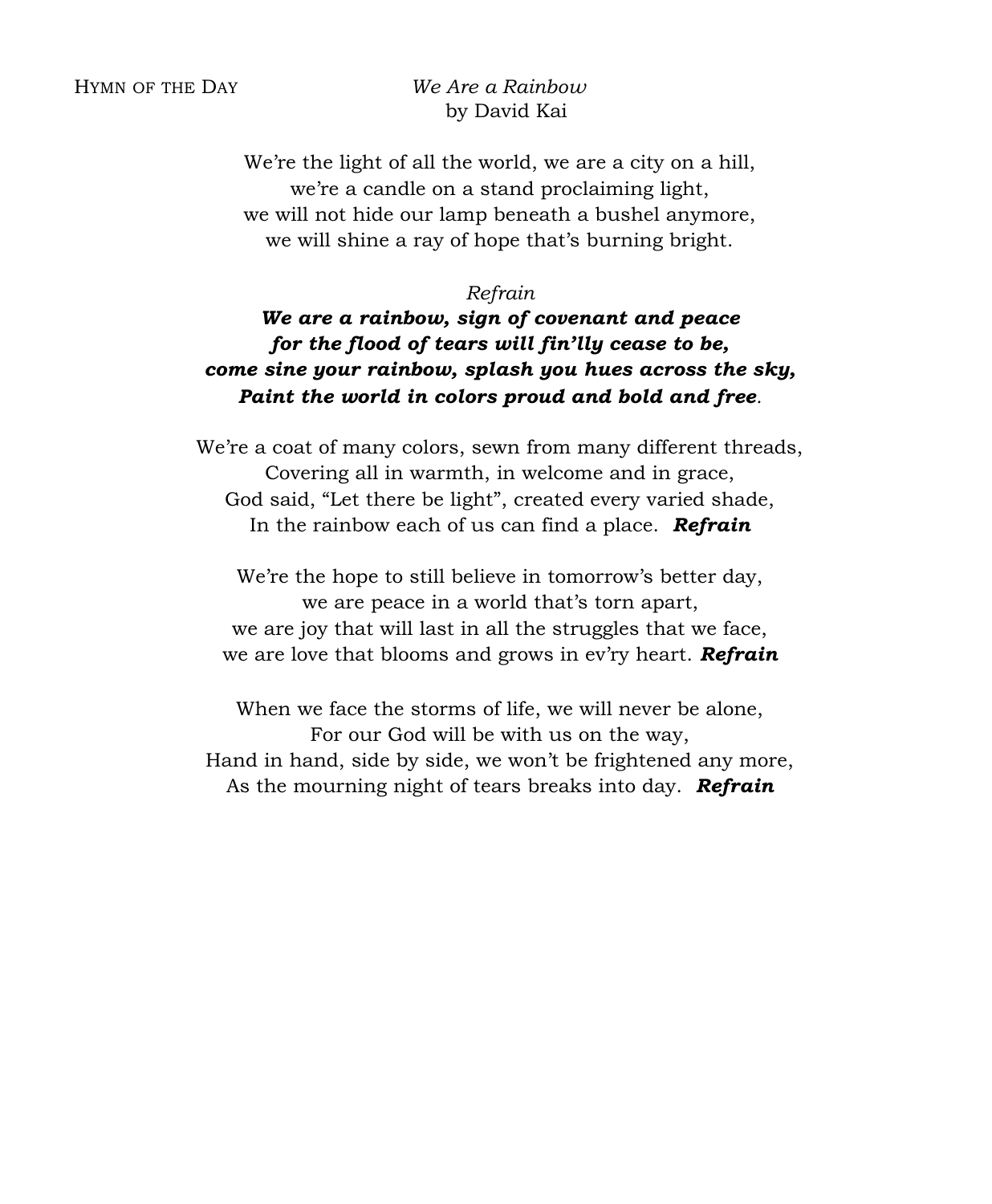#### PRAYERS OF INTERCESSION

Trusting in the one who names us, claims us, and calls us beloved, we pray for the world, the church, and all in need…

Holy God, You made us in your image, and you call us good. Silence the voices of shame and hatred – including the ones in our own heads – and inspire us to love ourselves and one another the way you so desperately, passionately, and deeply love us. God of grace,

#### **Hear our prayer.**

Holy God, Teach us a fondness and delight for our bodies as we are called to live in them, in all of their holy, messy, and fabulous glory. God of grace,

#### **Hear our prayer**.

Holy God, Teach us to love our neighbors who live in different skin and to love intelligences and abilities of all kinds, and to practice loving-kindness toward all. God of grace,

#### **Hear our prayer**.

Holy God, Make us bold in our proclamation that the lives, loves, and gifts of Lesbian, Gay, Bisexual, Transgender, Ace, Queer, Intersex, Native, Black, Brown, Incarcerated, Disabled, and Migrant people matter to you, and so therefore matter to us. God of grace,

#### **Hear our Prayer.**

Holy God, we pray for those who need hope. For those who feel excluded. For all to know that they have value and are worthy of love, acceptance, and celebration. We pray for all those we name on our lips or silently in our hearts….

## God of grace,

#### **Hear our Prayer**.

Holy God, We pray for our LGBTQIA+ siblings who have lost their lives to hateful and fearful acts. We pray for those who work to make our neighborhoods safer and more peaceful places. End violence. Restore communities. We pray for peace and comfort for the families and friends of queer siblings who have lost their lives. Strengthen us and keep us until that day when we meet you face to face. God of grace,

#### **Hear our Prayer.**

Receive these prayers, O God, and those desires too deep for words, through Jesus Christ, our Savior and Lord.

#### **Amen.**

*Please be seated*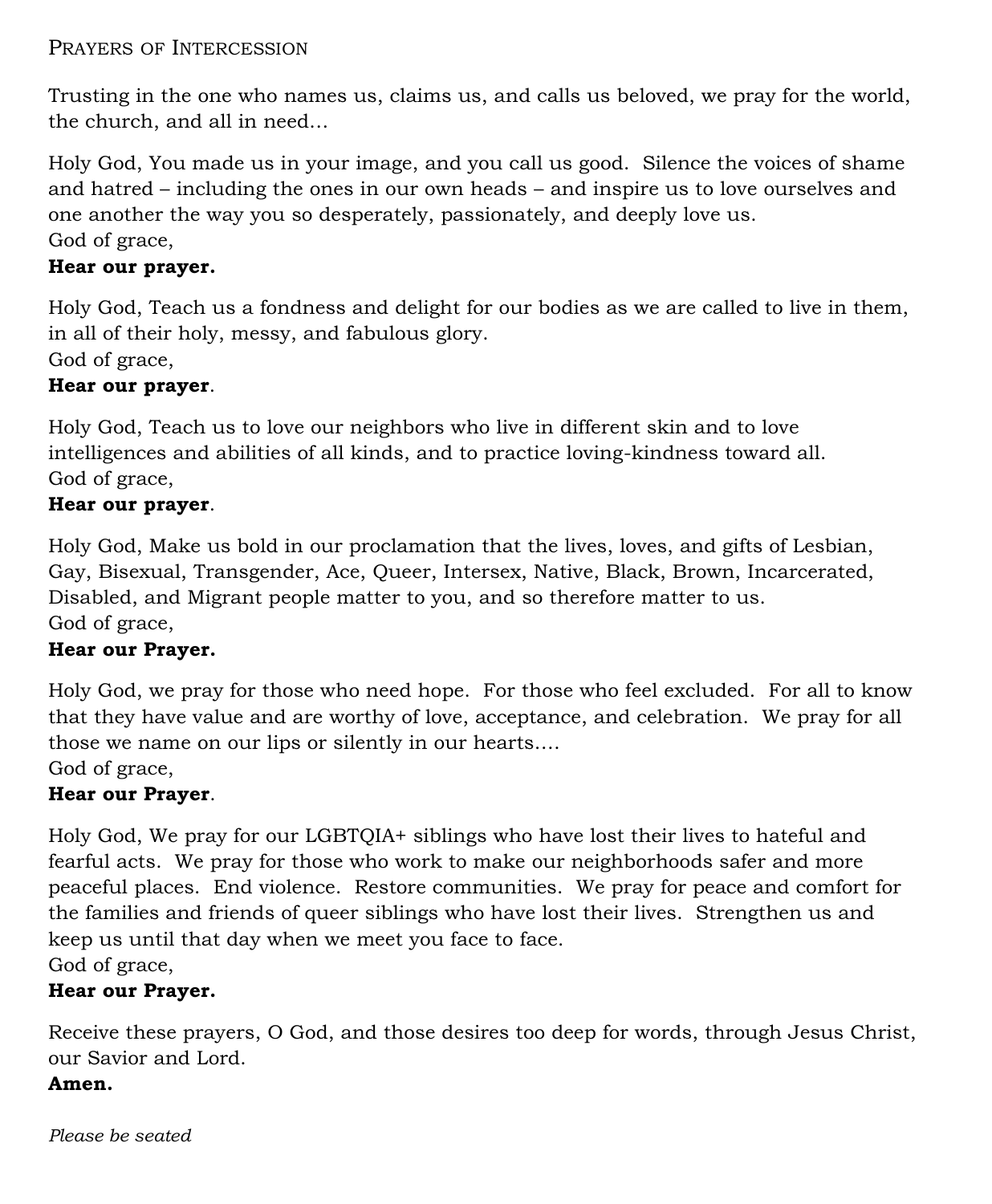#### MUSICAL INTERLUDE

*Stand as able*

GREAT THANKSGIVING

The Lord be with you. **And also with you.**

Lift up your hearts. **We lift them to the Lord.**

Let us give thanks to the Lord our God. **It is right to give our thanks and praise.**

It is indeed our right, our duty, and our joy, that we should at all times and in all places give thanks and praise to you, God of justice and accompaniment, through our Savior Jesus Christ. You made us all in your image; in the spirit of abounding love and creativity, you formed us. You sent us your advocate so that we can know how to advocate for our beloveds as you strengthen us to love and uphold one another. And so, with all the choirs of angels, with the church on earth and the hosts of heaven, we praise your name and join their unending hymn...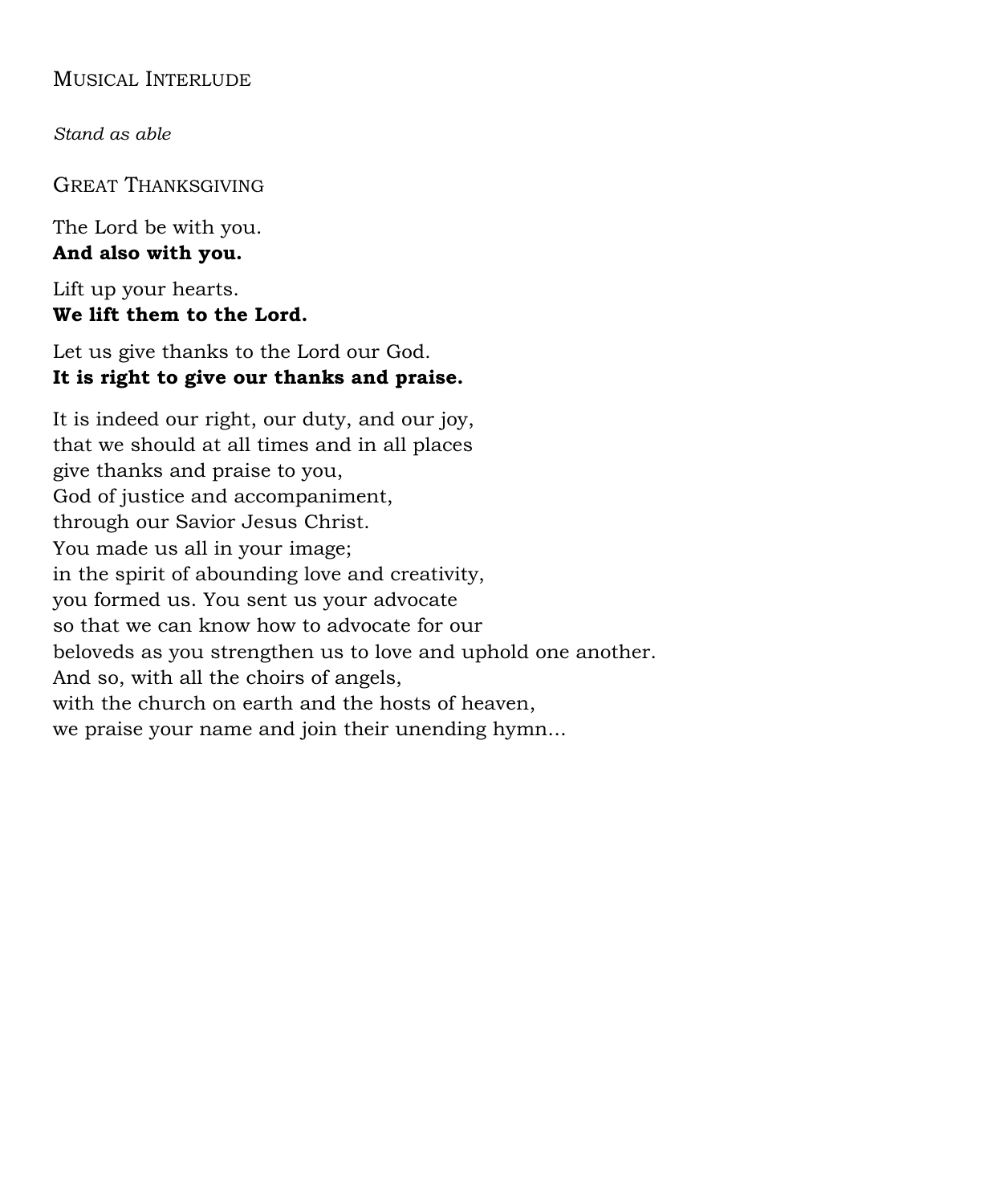

In the night in which he was betrayed, our Lord Jesus took bread, and gave thanks; broke it, and gave it to his disciples, saying: Take and eat; this is my body, given for you. Do this for the remembrance of me.

Again, after supper, he took the cup, gave thanks, and gave it for all to drink, saying: This cup is the new covenant in my blood, shed for you and for all people for the forgiveness of sin. Do this for the remembrance of me.

#### **Amen.**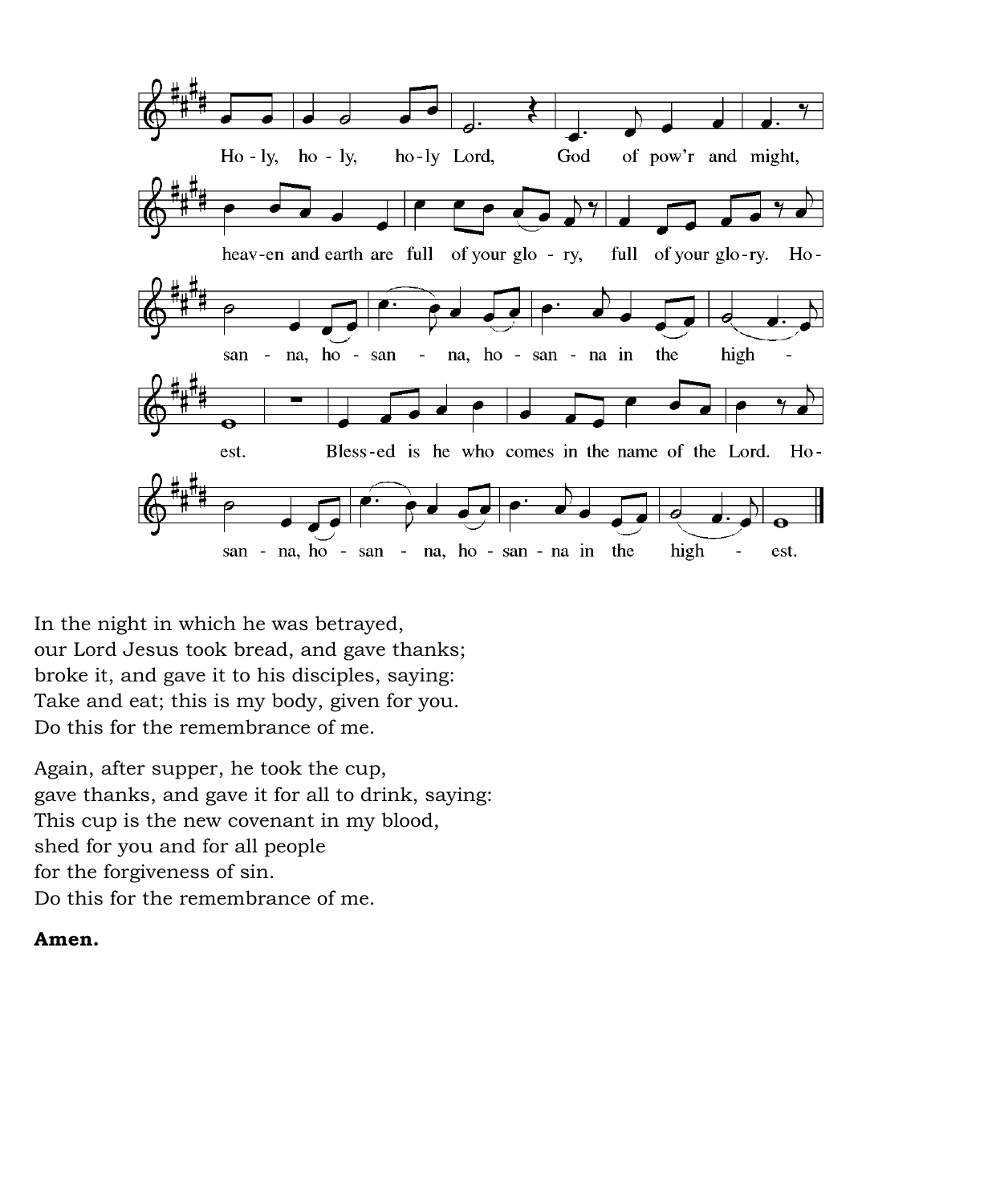At this table make us your body. Form us to be a people of justice and peace. Fill us with gratitude and generosity that we may bear the fruit of love in word and deed. Come, Holy Spirit.

#### **Come, Holy Spirit**.

Nourish our bodies so that we may be fed. Teach us to see You, Christ, in those around us. As we prepare this table for you, we prepare our hearts for your presence. Come, Holy Spirit. **Come, Holy Spirit.**

Gathered into one by the Holy Spirit, let us pray as Jesus taught us.

**Our creator in heaven, hallowed be your name, your kin-dom come, your will be done, on earth as in heaven. Give us today our daily bread. Forgive us our sins as we forgive those who sin against us. Save us from the time of trial and deliver us from evil. For the kin-dom, the power, and the glory are yours, now and forever. Amen.** 

*Please be seated*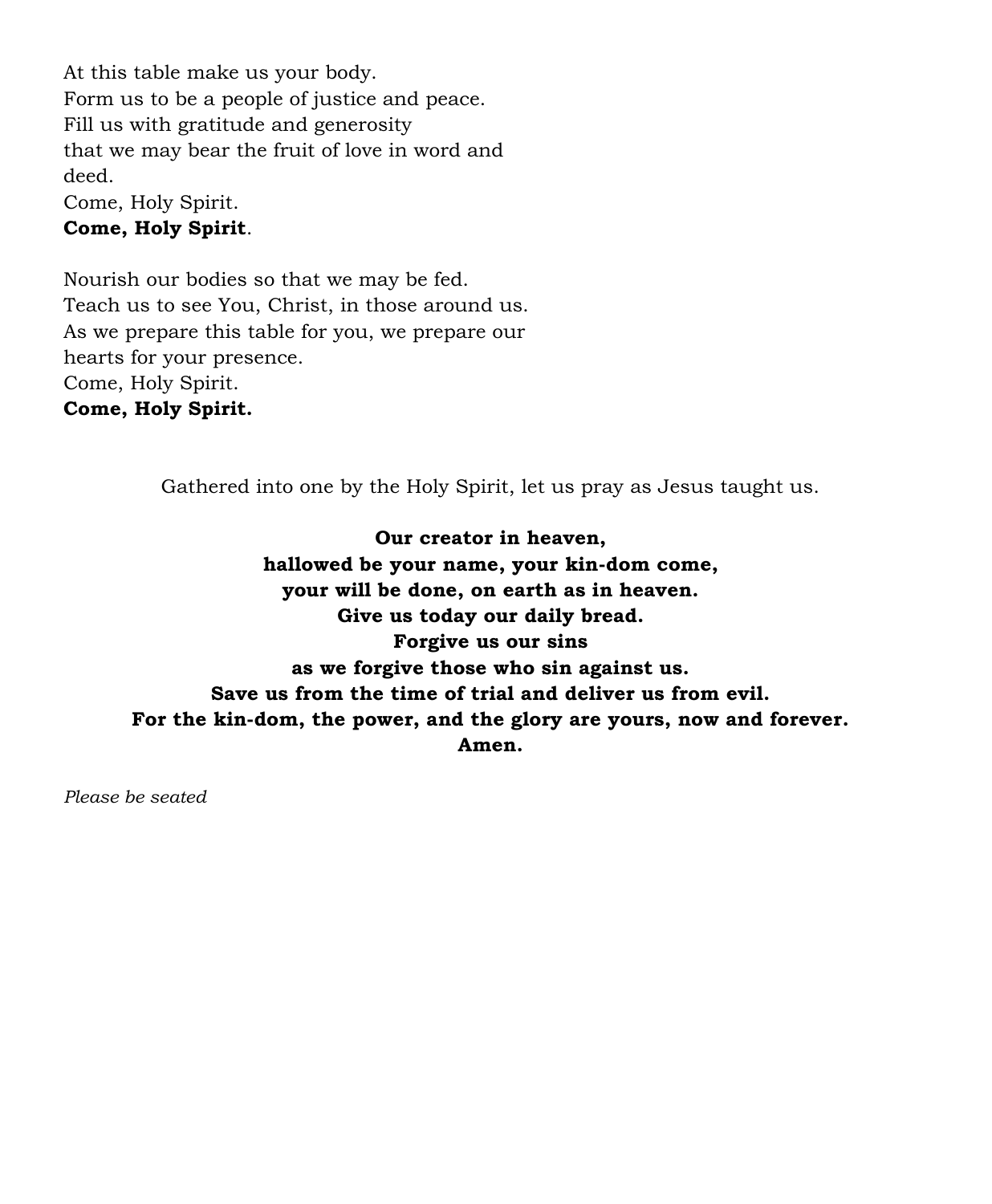#### **COMMUNION**

*Worshipers will come forward to receive the bread and wine and then return to their seats to consume the elements.*

*All, without exception, are welcome at the table of God's love and grace*.

#### MUSIC DURING DISTRIBUTION

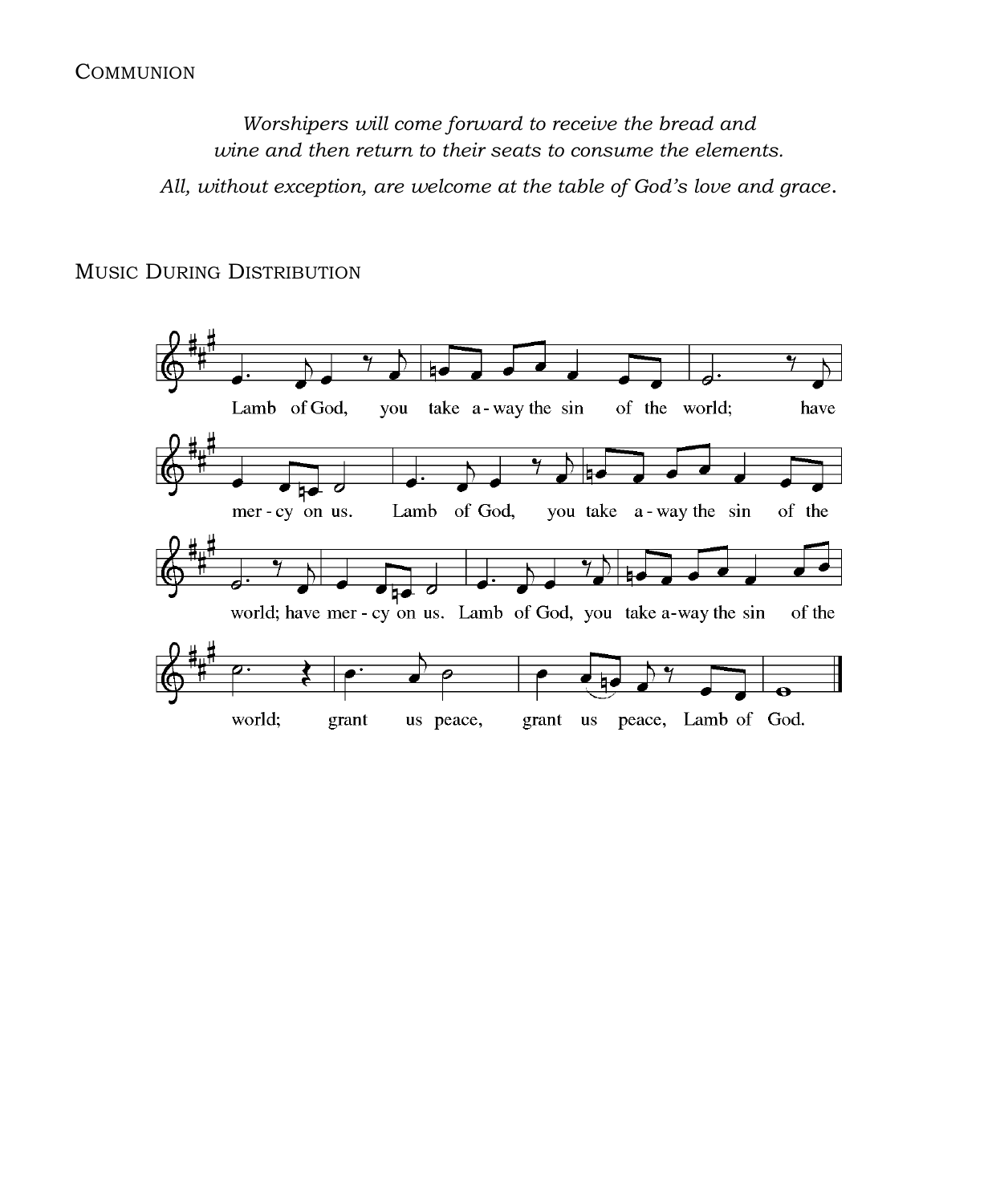**Mothering God, you gave me birth in the bright morning of this world. Creator, source of ev'ry breath, you are my rain, my wind, my sun.**

**Mothering Christ, you took my form, offering me your food of light, grain of life, and grape of love, your very body for my peace.**

**Mothering Spirit, nurt'ring one, in arms of patience hold me close, so that in faith I root and grow until I flow'r, until I know.**

*Jesu, Jesu, Fill Us with Your Love #708*

*Refrain Jesu, Jesu, fill us with your love, show us how to serve the neighbors we have from you.*

**Kneels at the feet of his friends, silently washes their feet, mast who acts as a slave to them.** *Refrain*

**Neighbors are wealthy and poor, varied in color and race, neighbors are nearby and far away.** *Refrain*

**These are the ones we will serve, these are the ones we will love; all these are neighbors to us and you.** *Refrain*

**Kneel at the feet of our friends, silently washing their feet: this is the way we will live with you.** *Refrain*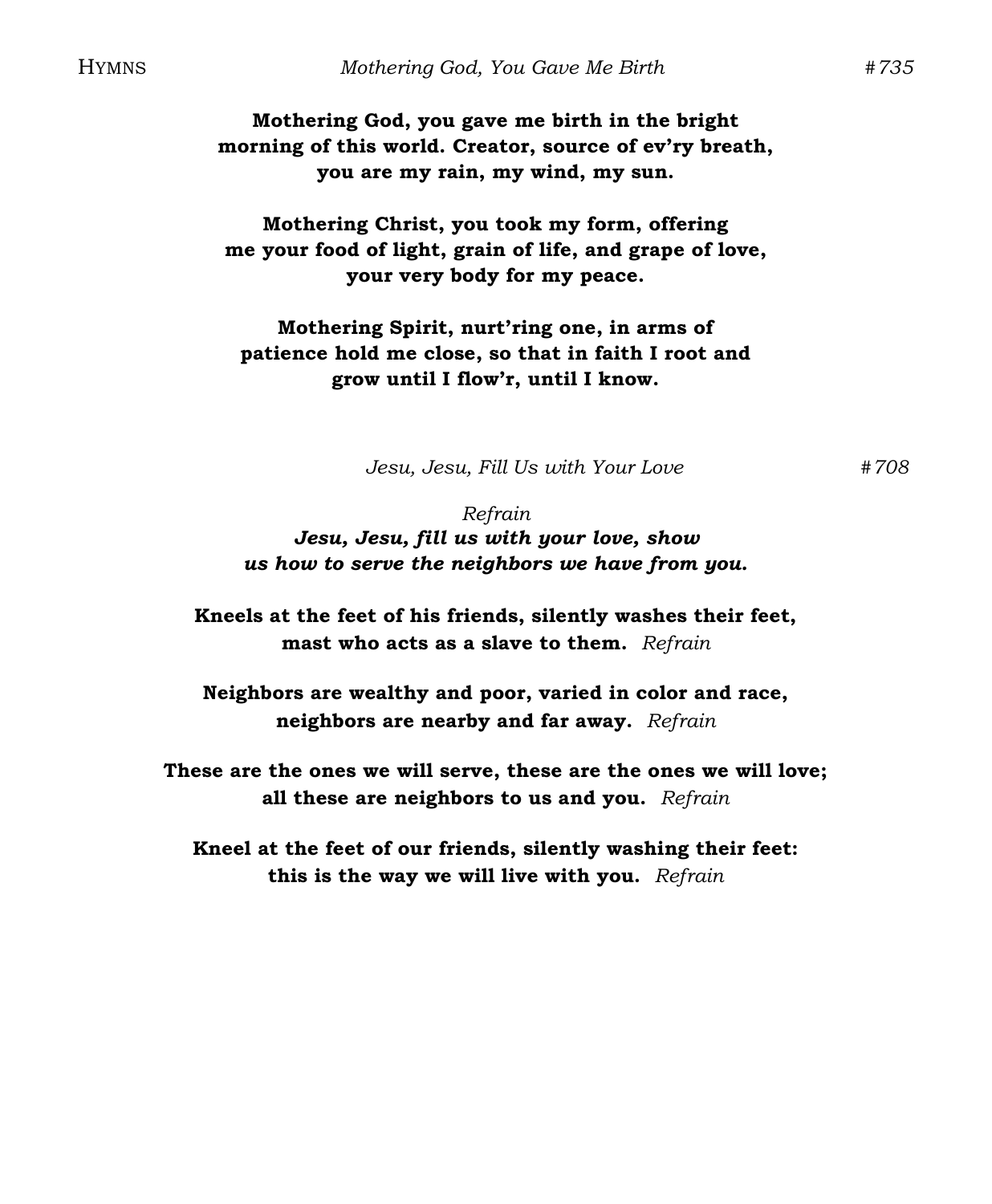#### **"Eat this bread, drink this cup, come to me and never be hungry. Eat this bread, drink this cup, trust in me and you will not thirst."**

*Stand as able*

The body and blood of our Lord Jesus Christ strengthen you and keep you in his grace. **Amen.**

POST COMMUNION PRAYER

Jesus, Bread of life, we have received from your table more than we could ever ask. As you have nourished us in this meal, now strengthen us to love the world with your own life. In your name we pray.

#### **Amen.**

SENDING HYMN *Light Dawns on a Weary World #726*

#### **Light dawns on a weary world when eyes begin to see all people's dignity. Light dawns on a weary world: the promised day of justice comes.**

#### *Refrain*

*The trees shall clap their hands; the dry lands, gush with springs; the hills and mountains shall break forth with singing! We shall go out in joy, and be led forth in peace, as all the world in wonder echoes shalom.*

**Love grows in a weary world when hungry hearts find bread and children's dreams are fed. Love grows in a weary world: the promised feast of plenty comes.** *Refrain*

**Hope blooms in a weary world when creatures, once forlorn, find wilderness reborn. Hope blooms in a weary world: the promised green of Eden comes.** *Refrain*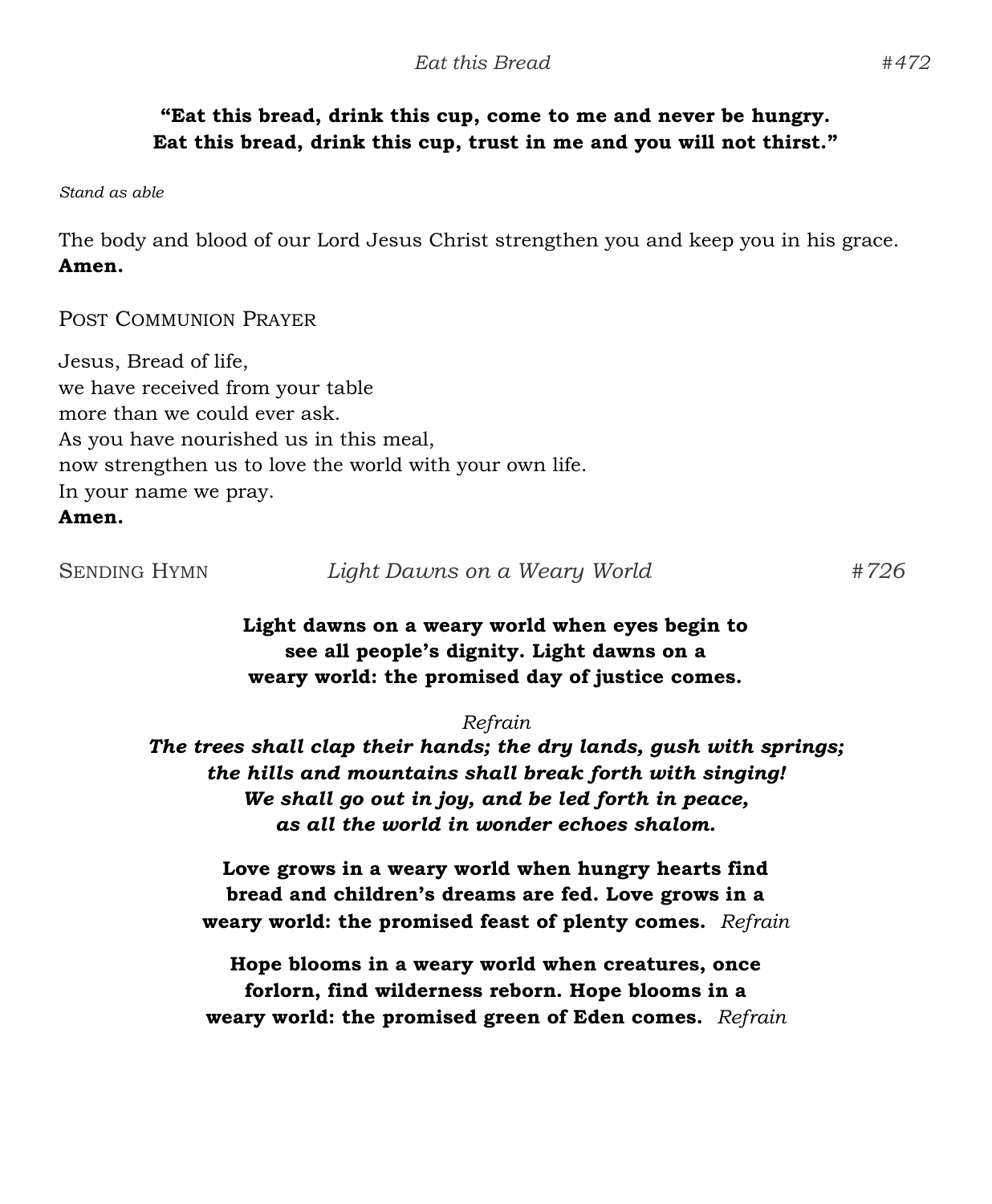### BLESSING

Siblings in Christ, let us go out into the world in peace; love boldly; proclaim loudly; welcome, include, and celebrate our Black, Brown, Indigenous, People of Color and LGBTQIA+ siblings; and enter back into this space knowing that welcome is a priority in this congregation.

Stand strong against injustices of this world; and let this faith community be a safe and brave space of care and renewal for ALL of God's children.

May the Holy Parent surround and fill you with the knowledge that you are loved, affirmed, cherished, and celebrated.

May the Son walk with you as you march with your queer and trans siblings.

May the Spirit ignite the fires of justice in your heart.

The blessing of God, Sovereign, Savior, and Spirit, + bless, strengthen, and comfort you this day and always. **Amen.**

### DISMISSAL

Go out into the world and shout from the rooftops that God's love is for ALL – NO EXCEPTIONS!

**Thanks be to God.** 

Everyone is invited to enjoy refreshments and fellowship in the back corner of the Gym.

Postlude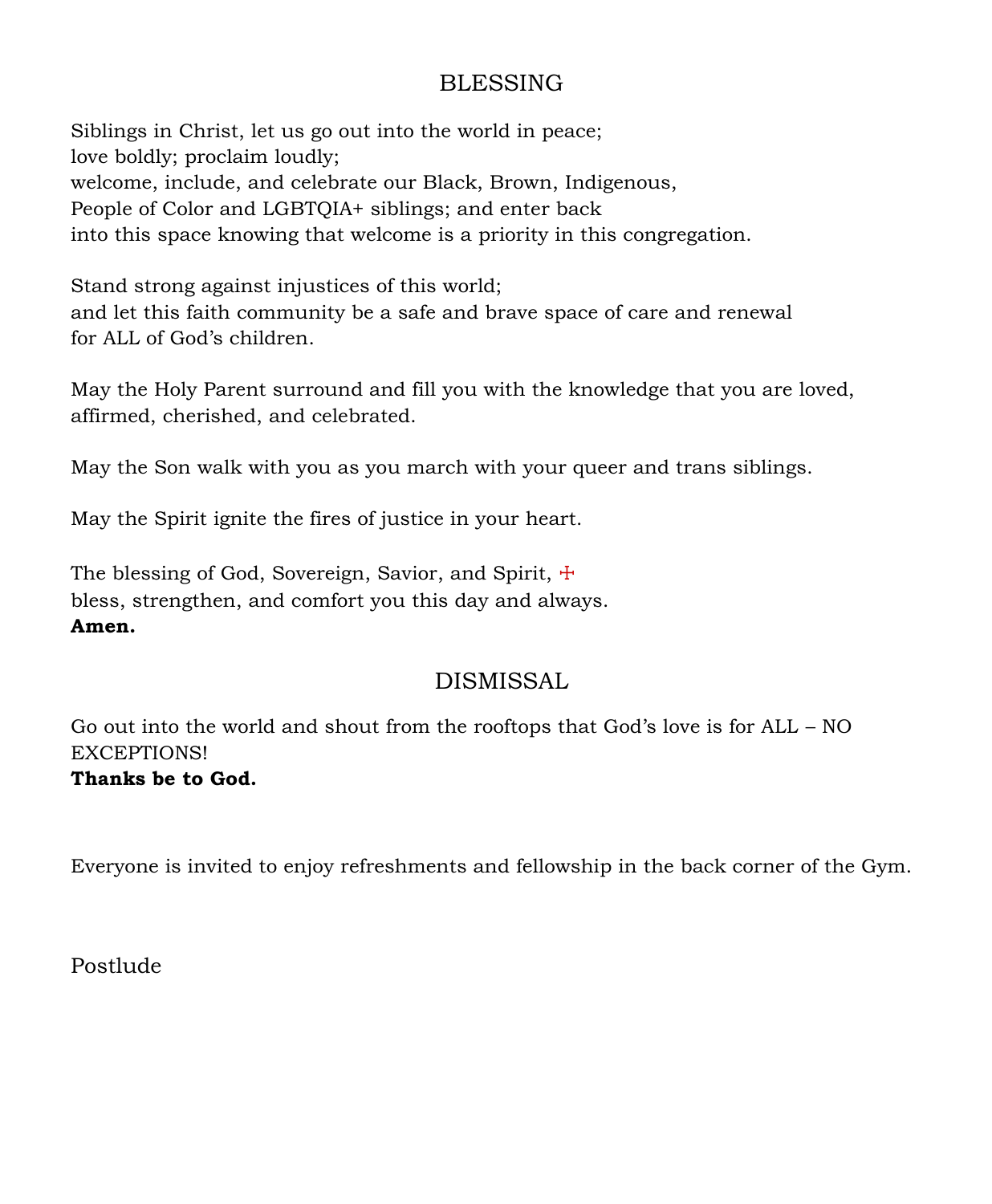Reprinted from *The Inclusive Bible* , Copyright © 2007 Priests for Equality. All rights reserved. Reprinted under ONE LICENSE # 735417-A.

Reprinted from *Sundays and Seasons.com*, copyright © 2021. Used by permission of Augsburg Fortress License #20559. Reprinted from *New Revised Standard Version Bible,* copyright © 1989, Division of Christian Education of the National Council of the Churches of Christ in the United States of America. Used by permission. All rights<br>res

Light Dawns on a Weary World<br>Words © 2002 GIA Publications, Inc. All rights reserved. Reprinted under ONE LICENSE # 735417-A.<br>Music © 2000 William P. Rowan, admin. GIA Publications, Inc All rights reserved. Reprinted under

Words & Music ©2001 GIA Publications. All rights reserved. Reprinted under ONE LICENSE # 735417-A

Words & music © 1969 Hope Publishing Company.. All rights reserved. Reprinted under ONE LICENSE # 735417-A. *Bread of Life from Heaven*

*Jesu, Jesu, Fill Us with Your Love*

Mothering God, You Gave Me Birth<br>Words © 1991 Jean Janzen,, admin Augsburg Fortress. All rights reserved. Reprinted under ONE LICENSE # 735417-A<br>Music © 1995 Augsburg Fortress. All rights reserved. Reprinted under ONE LIC

Shine, Jesus, Shine Words & music © 1987 Make Way Music, admin. Music Services in the Western Hemisphere. All rights reserved. Reprinted under ONE LICENSE # 735417-A.

*We Are a Rainbow* Words and music © by David Kai 2017. From *Songs for the Holy Other: Hymns Affirming the LGBTQIA2S+ Community* published by The Hymn Society.

*All Are Welcome* Words & music © 1994 GIA Publications Inc.. All rights reserved. Reprinted under ONE LICENSE # 735417-A.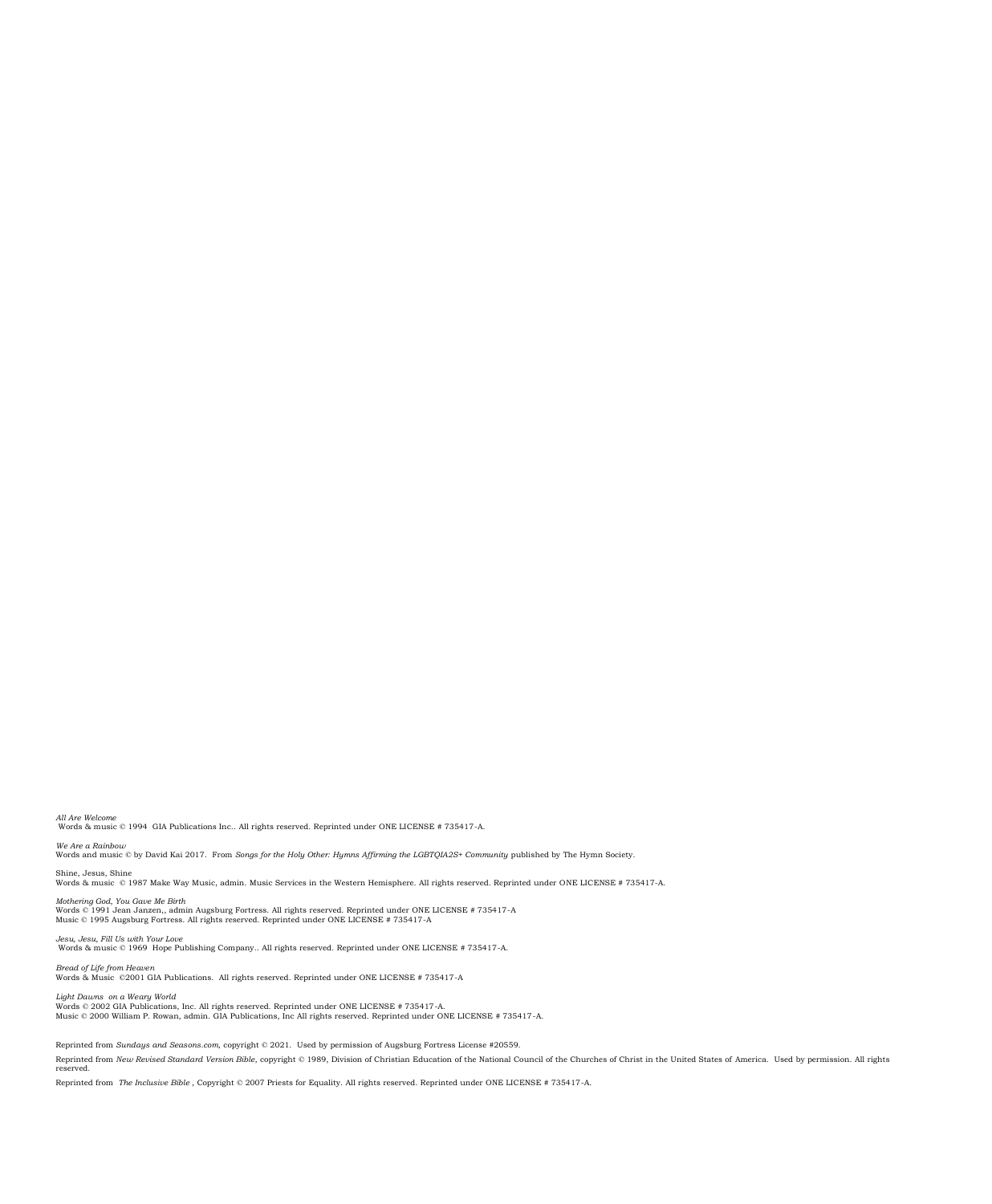*A special thanks to Upstate Pride SC for including tonight's worship service in Black Pride Week's schedule of events. Please visit their table set up in the corner of the Gym. The Black Pride Unity March and Festival kicks off Saturday morning on South Main Street with a march at 11:00 AM.*

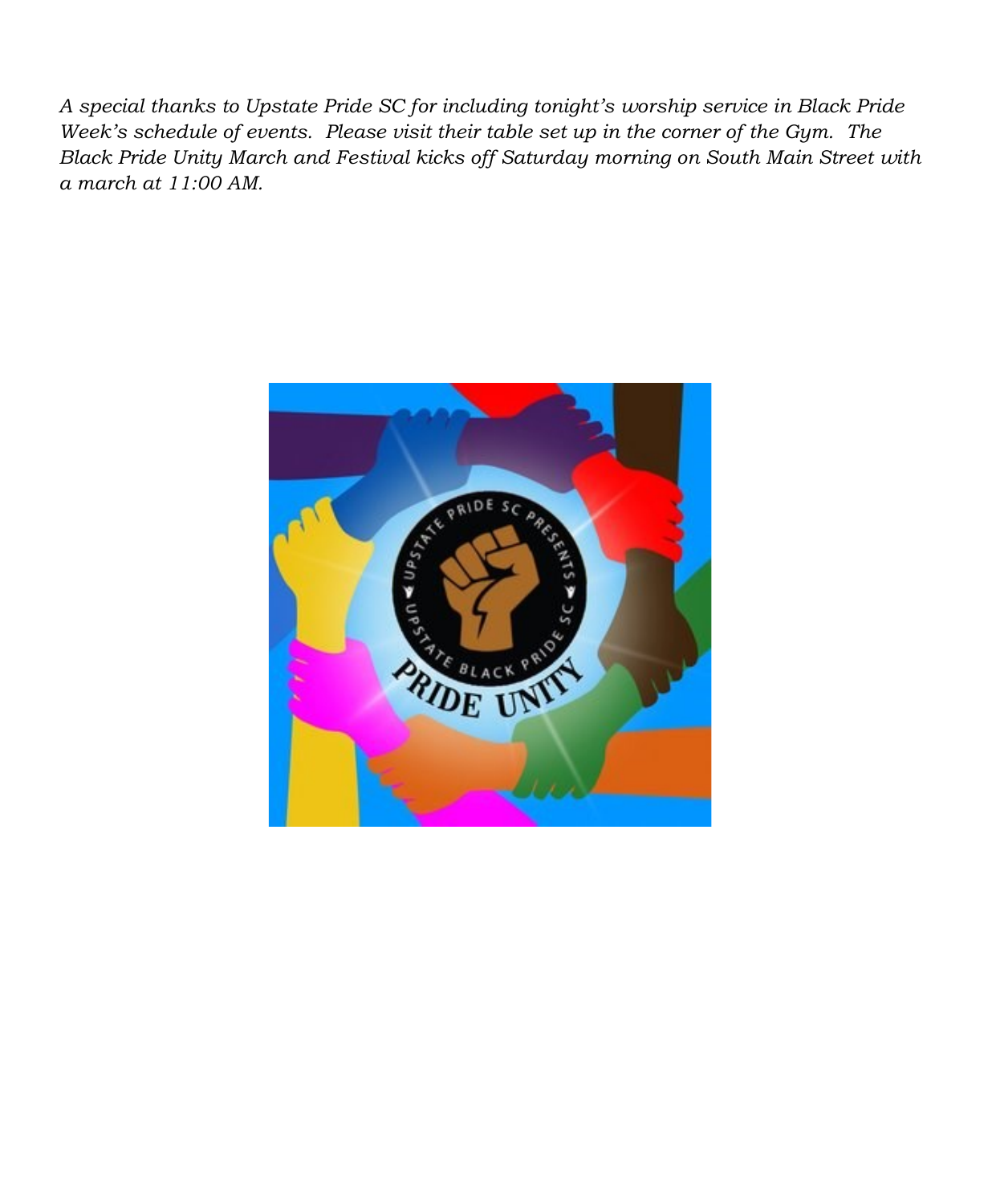*Trinity is always working to create brave and inclusive spaces for all of God's people. We understand religious trauma or "church hurt" is real and can be very painful. We are grateful for our partnership with 864Pride as they work to make mental healthcare and other LGBTQIA+ support services accessible for everyone. Please stop by their table for more information on the programs they offer.*